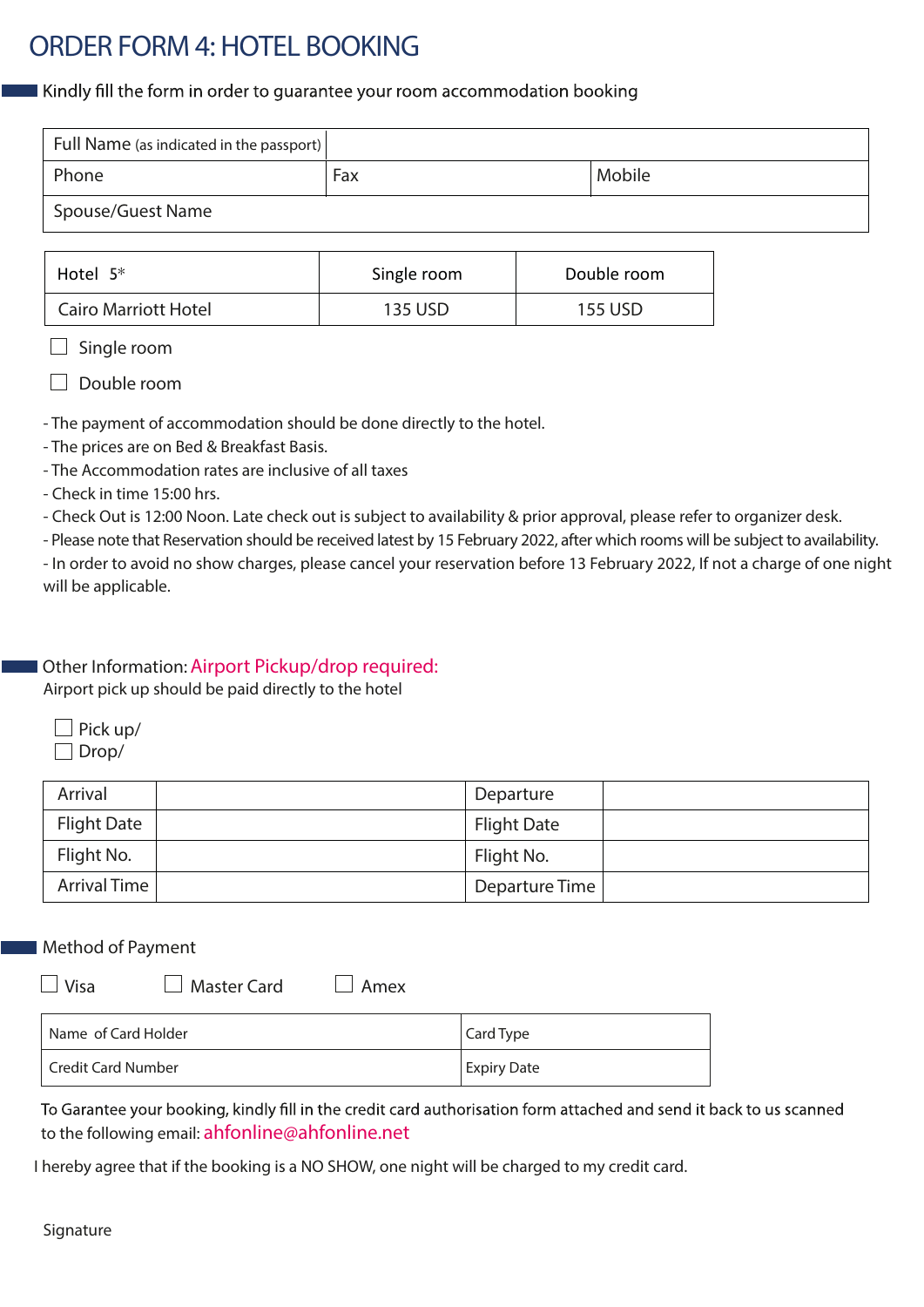

### Dear Sir/Madam,

This form has been created in order to allow you to have third party expenses charged to your credit/debit card. Please provide all the information requested below to ensure prompt processing of your application. We ask you to please sign and date the form before submission. Please fax the completed form to Arab Hospitals Federation at +961 9 900111. Please call number +961 9 900110 to inform Arab Hospitals Federation that fax is being sent so it can be retrieved in a timely manner. Do not send photocopy of the front or back of the credit card with this form, as this is against credit card company regulations.

#### **Cardholder Information - Required**

| Name as it appears on the credit/debit card:            |                 |                                                                                                                   |                                                                                                                                        |
|---------------------------------------------------------|-----------------|-------------------------------------------------------------------------------------------------------------------|----------------------------------------------------------------------------------------------------------------------------------------|
| Card type:                                              | Visa            | Diners/CB<br>МC<br>Amex                                                                                           | Discover<br><b>JCB</b>                                                                                                                 |
| Account type:                                           |                 | Personal Corporate   Company Name:                                                                                |                                                                                                                                        |
| <b>Issuing Bank:</b>                                    |                 |                                                                                                                   | Phone #:                                                                                                                               |
| Account number:                                         |                 |                                                                                                                   | Exp. Date:                                                                                                                             |
| Address:<br>(where statement is mailed)                 |                 |                                                                                                                   |                                                                                                                                        |
| City, State and Zip:                                    |                 |                                                                                                                   |                                                                                                                                        |
| Phone number:                                           |                 | Fax or alternate number:                                                                                          |                                                                                                                                        |
| <b>Guest Information - Required</b>                     |                 |                                                                                                                   |                                                                                                                                        |
| Guest name:                                             |                 |                                                                                                                   |                                                                                                                                        |
| Address:                                                |                 |                                                                                                                   |                                                                                                                                        |
| City, State and Zip:                                    |                 |                                                                                                                   |                                                                                                                                        |
| Company:                                                |                 |                                                                                                                   |                                                                                                                                        |
| Phone number:                                           |                 | Fax or alternate number:                                                                                          |                                                                                                                                        |
| Confirmation number:                                    |                 |                                                                                                                   |                                                                                                                                        |
| Arrival date:                                           |                 | Departure date:                                                                                                   |                                                                                                                                        |
| Relation to cardholder:                                 | Relative        | <b>Business Associate</b><br>Friend                                                                               | Other:                                                                                                                                 |
|                                                         |                 | expenses incurred during my stay. Departure date cannot be extended unless a new authorization form is completed. | I understand that should there be any issues with the credit/debit card being used to settle my charges, I will be responsible for all |
| Guest name: (Printed)                                   |                 |                                                                                                                   |                                                                                                                                        |
| Guest signature:                                        |                 |                                                                                                                   | Date:                                                                                                                                  |
| <b>Rate Information and Approved Charges - Required</b> |                 |                                                                                                                   |                                                                                                                                        |
| Room rate:*                                             | Taxes:*         | Total daily rate:*                                                                                                | Number of nights:                                                                                                                      |
|                                                         |                 | *(Rate and tax amount must be provided by a hotel representative in order to complete this form)                  |                                                                                                                                        |
| All Charges                                             | Room & Tax      | Telephone (LD)                                                                                                    | Telephone (Local)<br>Restaurant                                                                                                        |
| Room Service                                            | Valet (Laundry) | Parking                                                                                                           | <b>HS Internet Access</b><br>Movies                                                                                                    |
| Other:                                                  |                 |                                                                                                                   |                                                                                                                                        |

Marriott International, Inc. –07/05/2007 Rev 3.5

MARRIOTT CONFIDENTIAL AND PROPRIETARY INFORMATION

The contents of this material are confidential and proprietary to Marriott International, Inc. and may not be reproduced, disclosed, distributed or used without the express permission of an authorized representative of Marriott. Any other use is expressly prohibited.